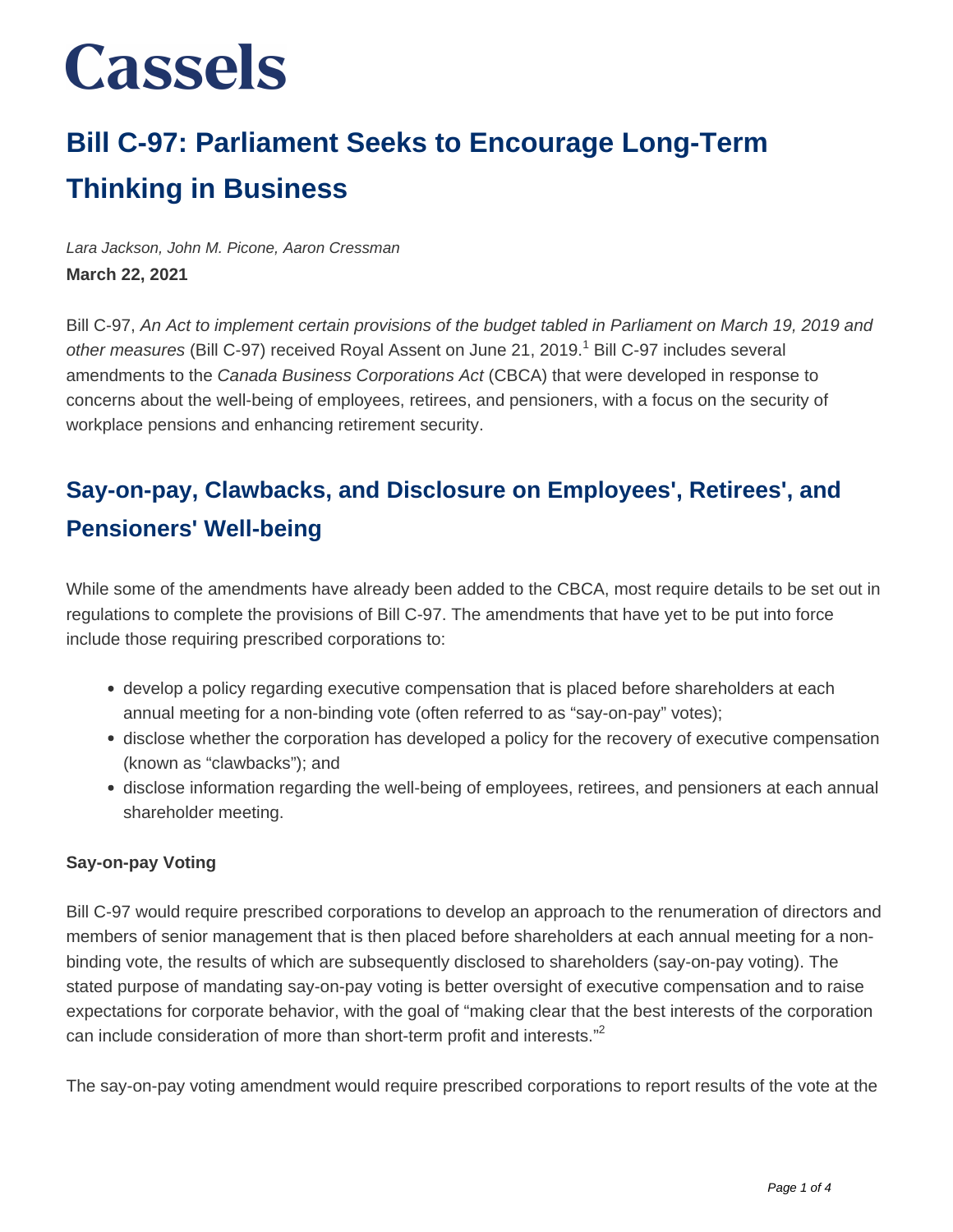annual shareholders meeting, post the results on the corporation's website no later than 30 days after the meeting, and set out the results in the next annual shareholder meeting's management proxy circular.

#### **Clawbacks**

Bill C-97's proposed amendments to the CBCA would also require prescribed corporations to divulge, in the management proxy circular for each annual meeting of shareholders, whether they have put in place a written policy for taking back undeserved incentive payments to directors and members of senior management (clawbacks). Where a corporation does not have a clawback policy in place, they would be required to include the reasons why such a policy has not been adopted. Where a corporation has adopted a clawback policy, Bill C-97 would require that certain prescribed information about the policy be included in the management proxy circular.

#### **Information Related to the Well-being of Employees, Retirees, and Pensioners**

Lastly, Bill C-97's proposed amendments to the CBCA would require that prescribed corporations provide information about the well-being of employees, retirees, and pensioners at each annual meeting, with the aim of motivating boards of directors to consider the interests of these groups in their decision-making, and to annually report on their policies in this regard. The stated goal of these requirements is to promote the interest of prescribed corporations' current and former human resources. If a corporation does not have a policy regarding the well-being of its employees, retirees, and pensioners, this must be disclosed along with reasons as to why it does not.

### **Determining the Details of the Regulations to Bill C-97**

Innovation, Science and Economic Development Canada (ISED) has launched a public consultation regarding the regulations that will accompany the amendments described above.<sup>3</sup> Specifically, ISED is seeking feedback and suggestions from stakeholders in relation to the following issues:

- the corporations that are subject to the new obligations;
- the definitions of "members of senior management," "retirees," and "pensioners";
- the time and manner for disclosing the results of the say-on-pay vote;
- the information that needs to be disclosed to shareholders about clawbacks; and
- the information that needs to be disclosed to shareholders about the well-being of employees, retirees, and pensioners.

#### **Prescribing the Corporations that are Subject to the Amendments**

ISED states that the new obligations are currently intended to apply to distributing corporations, which is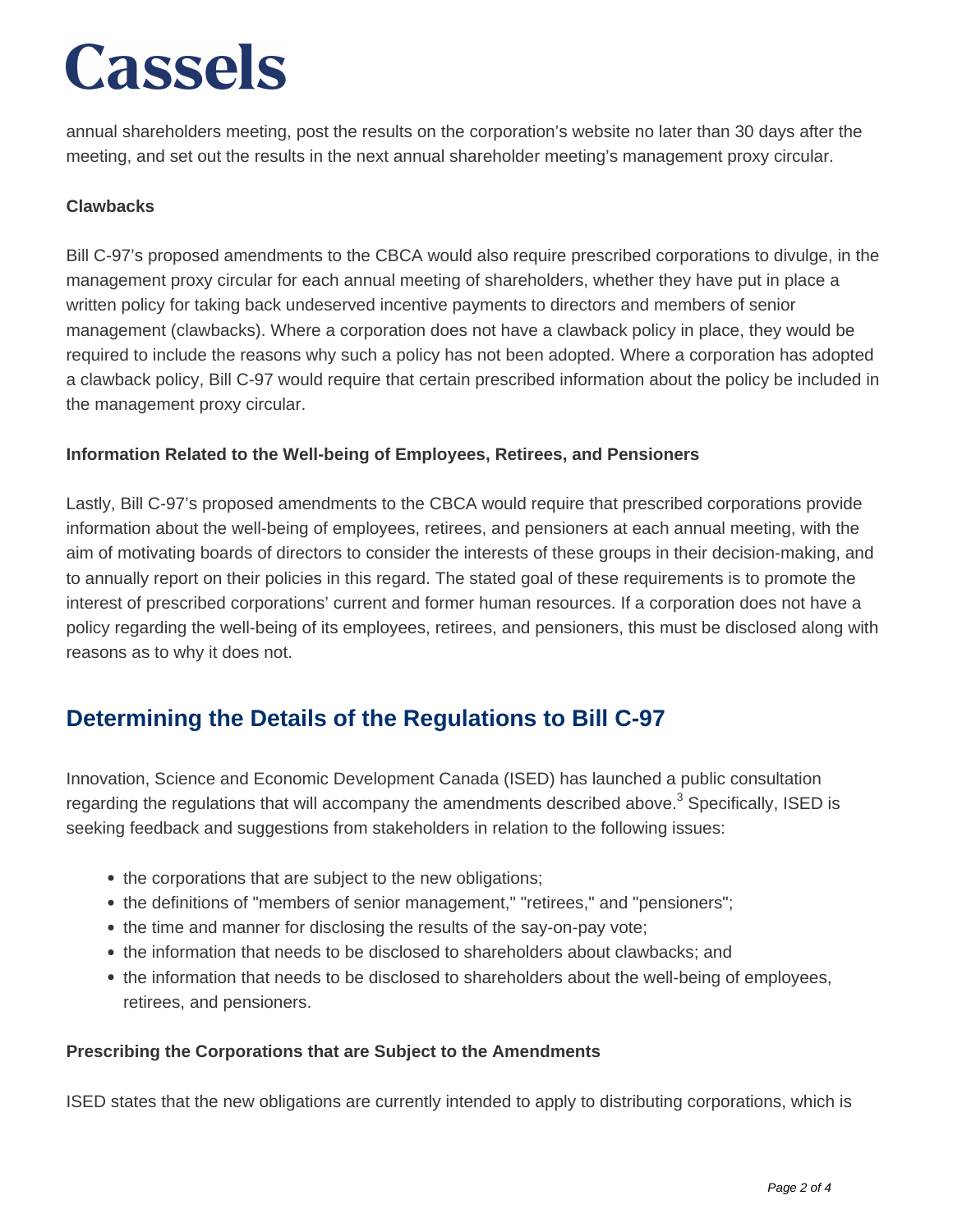defined as publicly-traded CBCA corporations. ISED seeks comments on whether distributing corporations should be subject to the new obligations.

#### **Defining "Members of Senior Management," "Retirees," and "Pensioners"**

The new obligations for prescribed corporations in Bill C-97 include provisions regarding members of senior management, retirees, and pensioners. While the term "members of senior management" is defined under section 172.1(1) in respect of a distributing corporation under the CBCA, "retirees" and "pensioners" are not defined. ISED proposes and seeks comments on the following definitions to be included as part of the regulations to accompany Bill C-97:

- Retiree: a person who has concluded their working or professional career with a corporation, and receives or will receive post-employment benefits other than a pension from that corporation; and
- Pensioner: a person who receives regular payments from a corporation from a fund accumulated during that person's employment with that corporation, or a spouse or dependents of such a person receiving the payments after the person is deceased.

#### **Determining the Time and Manner for Disclosing the Results of Say-on-pay Votes**

ISED seeks comments on the proposed time and manner for providing the results of say-on-pay voting, and whether stakeholders have any other suggestions for the time and manner of disclosure of the results of the say-on-pay votes.

#### **Determining what Information Must be Disclosed to Shareholders Regarding the Recovery of Incentives and Other Benefits (Clawbacks)**

ISED proposes that the prescribed information required to be disclosed as part of a prescribed corporation's clawback policy should include a summary of the written policy, including the policy's objectives and key provisions (such as which incentives and other benefits are covered in the policy), what factors triggers a recovery and any discretion attached to it, the period that is established to determine whether a recovery is needed, who makes the decision that a recovery is required, and information on the recoveries made, if any, in the previous fiscal year.

ISED seeks comments on whether stakeholders agree with the information that should be disclosed regarding clawbacks, and whether stakeholders have any other suggestions for information that should be included or excluded in the disclosure to shareholders on a prescribed corporation's clawback policy.

#### **Determining the Information that Needs to be Disclosed to Shareholders About the Well-being of Employees, Retirees, and Pensioners**